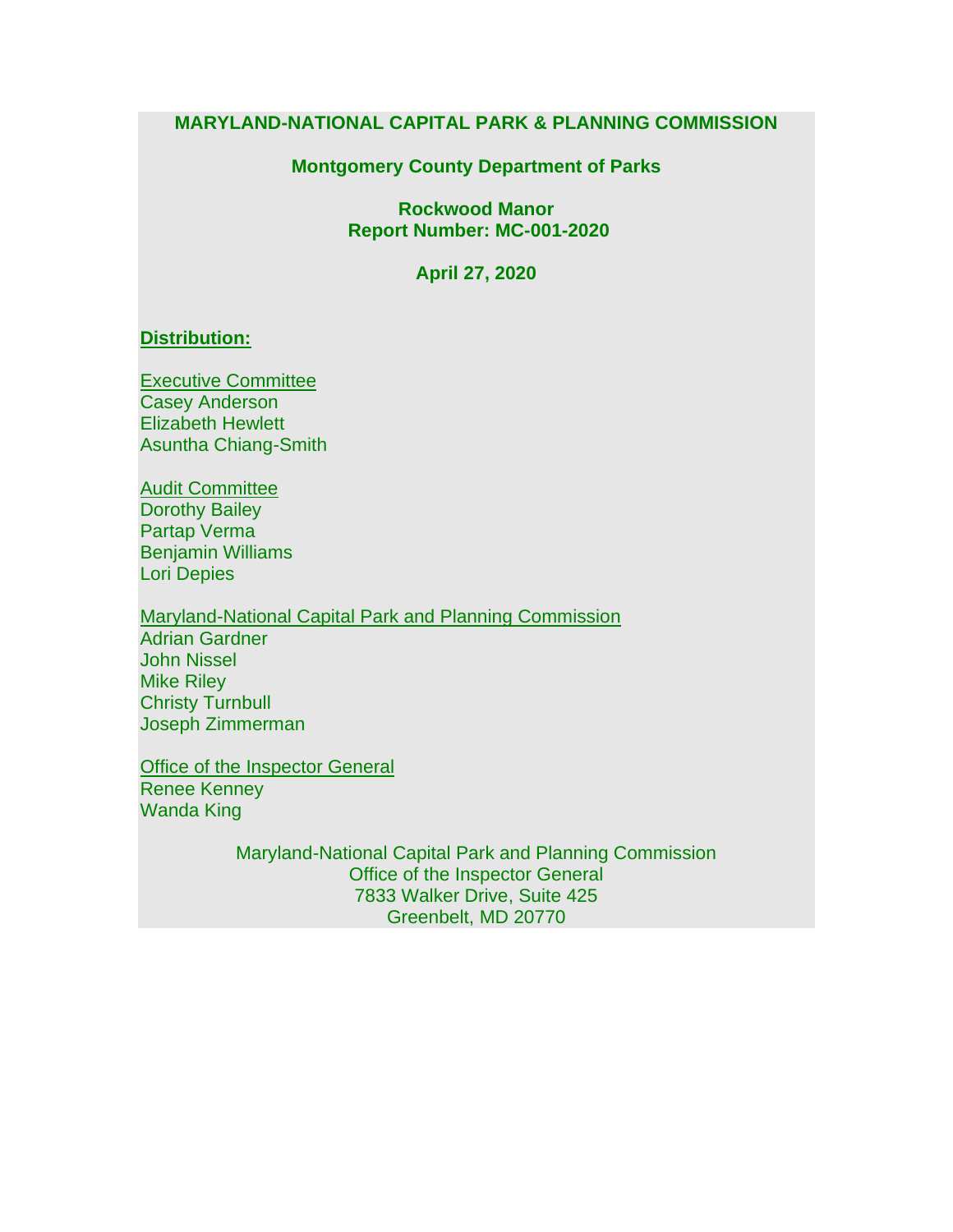# **Rockwood Manor**

# Table of Contents

# **I. EXECUTIVE SUMMARY**

| Α.       | <b>Background</b>                                                            |                    |
|----------|------------------------------------------------------------------------------|--------------------|
| В.<br>C. | Objective, Scope and Methodology of the Audit<br><b>Major Audit Concerns</b> | $\mathcal{P}$<br>4 |
| D.       | <b>Overall Conclusions</b>                                                   | 5                  |
| Ш.       | <b>DETAILED COMMENTARY AND RECOMMENDATIONS</b>                               |                    |
|          |                                                                              |                    |

| $\mathbf{1}$ . | <b>Ensure Compliance with Permit Policies and Procedures</b> | 6. |
|----------------|--------------------------------------------------------------|----|
| 2.             | Strengthen Procedures for Controlled Assets Inventory        |    |
| 3.             | Obtain Form A-1 Documents for Non-Commission Employment      | 10 |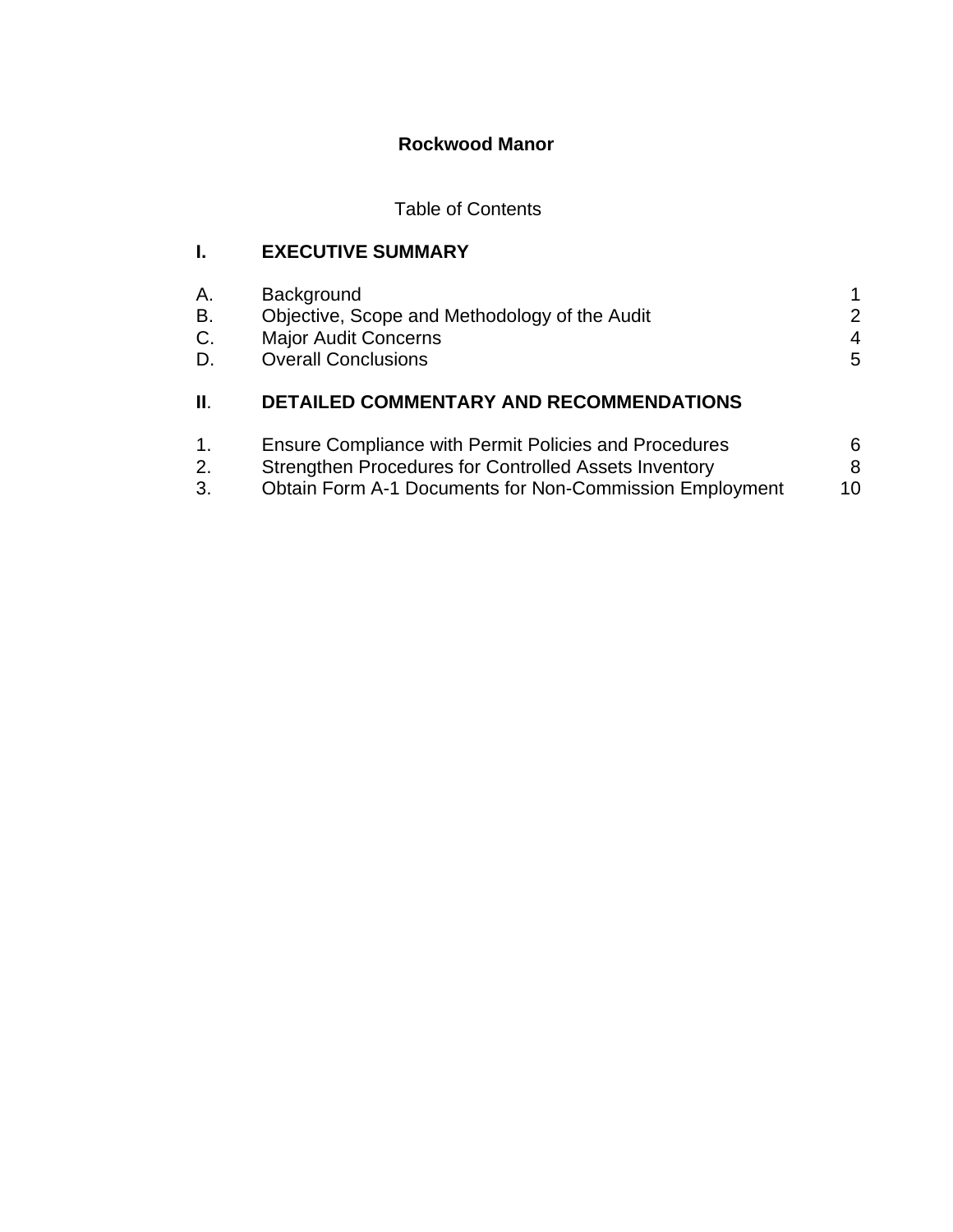#### **I. EXECUTIVE SUMMARY**

### **A. Background**

The Maryland-National Capital Park and Planning Commission (Commission) is a bi-county agency serving Montgomery County and Prince George's County in Maryland, providing quality parks, recreation facilities, programs and services for residents and visitors. The Montgomery County Department of Parks system consists of approximately 36,991 acres.

The audit focused on Rockwood Manor Retreats & Events (Rockwood Manor), which encompasses a 30-acre wooded park and country house, located in Montgomery County at 11001 Macarthur Boulevard, Potomac, MD. The Manor House, which is the centerpiece of the property and has stood for nearly a century, was the National Girl Scout Camp for 40 years.

The Facility Manager, who has overall responsibility for Rockwood Manor, reports to the Regional Operations Manager and Enterprise Division Chief, under the direction of the Deputy Director of Operations and Director of Montgomery County Department of Parks.

Rockwood Manor's fiscal year 2020 revenue is budgeted at \$235,000, with total expenses of \$292,255, resulting in a planned loss of approximately \$57,255. Rockwood Manor's salary and benefit costs of \$178,979 account for 61% of the budgeted expenditures.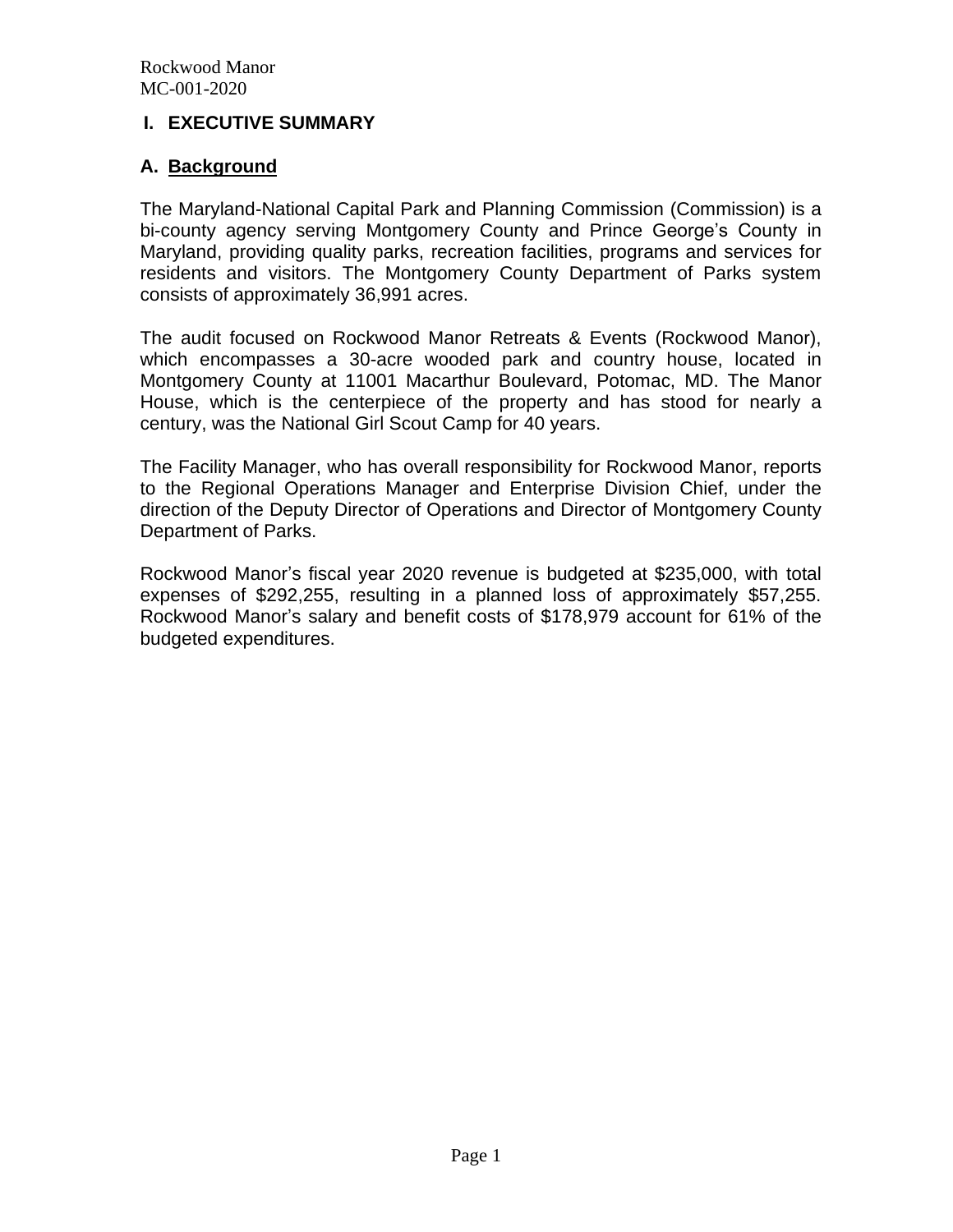### **B. Objective, Scope and Methodology of the Audit**

#### **Objective**

The purpose of the audit was to identify opportunities to strengthen internal controls, improve operational efficiencies and help ensure compliance with Commission policies and procedures.

In addition, the audit scope was designed to identify possible fraud, waste, or abuse within the process(es) being audited.

#### **Scope**

The scope of the audit included, but was not limited to, the following audit procedures:

- Reviewed Commission practices and procedures;
- Interviewed managers and staff to obtain an understanding of facility operations;
- Reviewed ActiveMONTGOMERY cash reports and assessed the timing and accuracy of bank deposits;
- Reviewed capital and controlled asset reports, and verified completion of annual inventory;
- Selected a sample of purchase card transactions and verified for proper authorization and appropriate purchases;
- Reviewed Non-Commission employment documentation;
- Reviewed accounts receivable reports for outstanding balances;
- Reviewed permit contracts processed in ActiveMONTGOMERY and reconciled the system data with supporting documentation retained by the facility; and
- Verified all drivers of Commission vehicles met risk management requirements and reviewed vehicle mileage logs for reasonableness.

The audit covered the period from June 1, 2018 through December 31, 2019.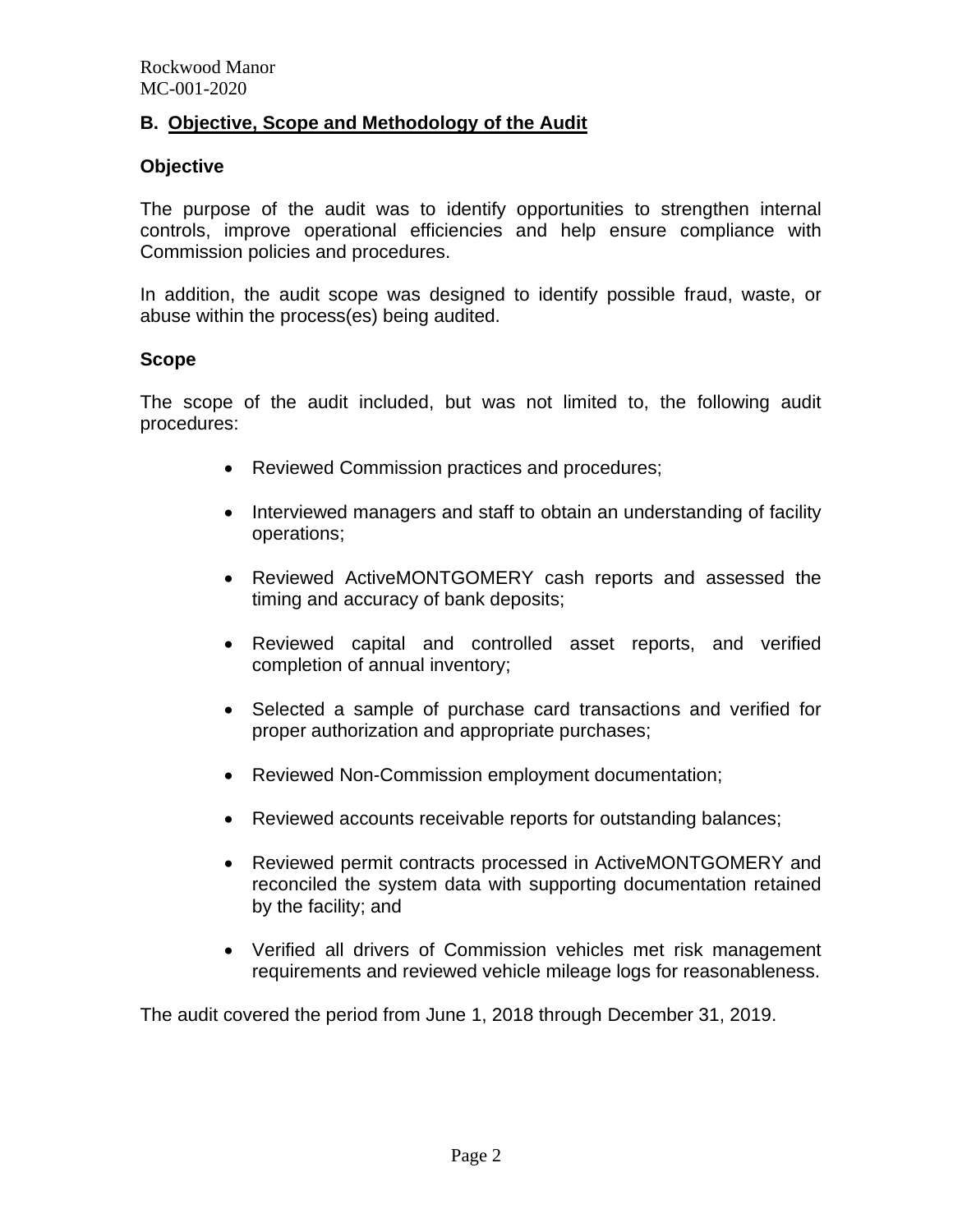#### **Methodology of the Audit**

Inquiry, observation, data analysis, and tests of transactions were performed to complete the audit objectives.

The audit was conducted in accordance with the *U.S. Generally Accepted Government Auditing Standards*. Those standards require that we plan and perform the audit to obtain sufficient, appropriate evidence to provide a reasonable basis for the findings and conclusions based on the established audit objectives. We believe that the evidence obtained provides a reasonable basis for our findings and conclusions based on our audit objectives.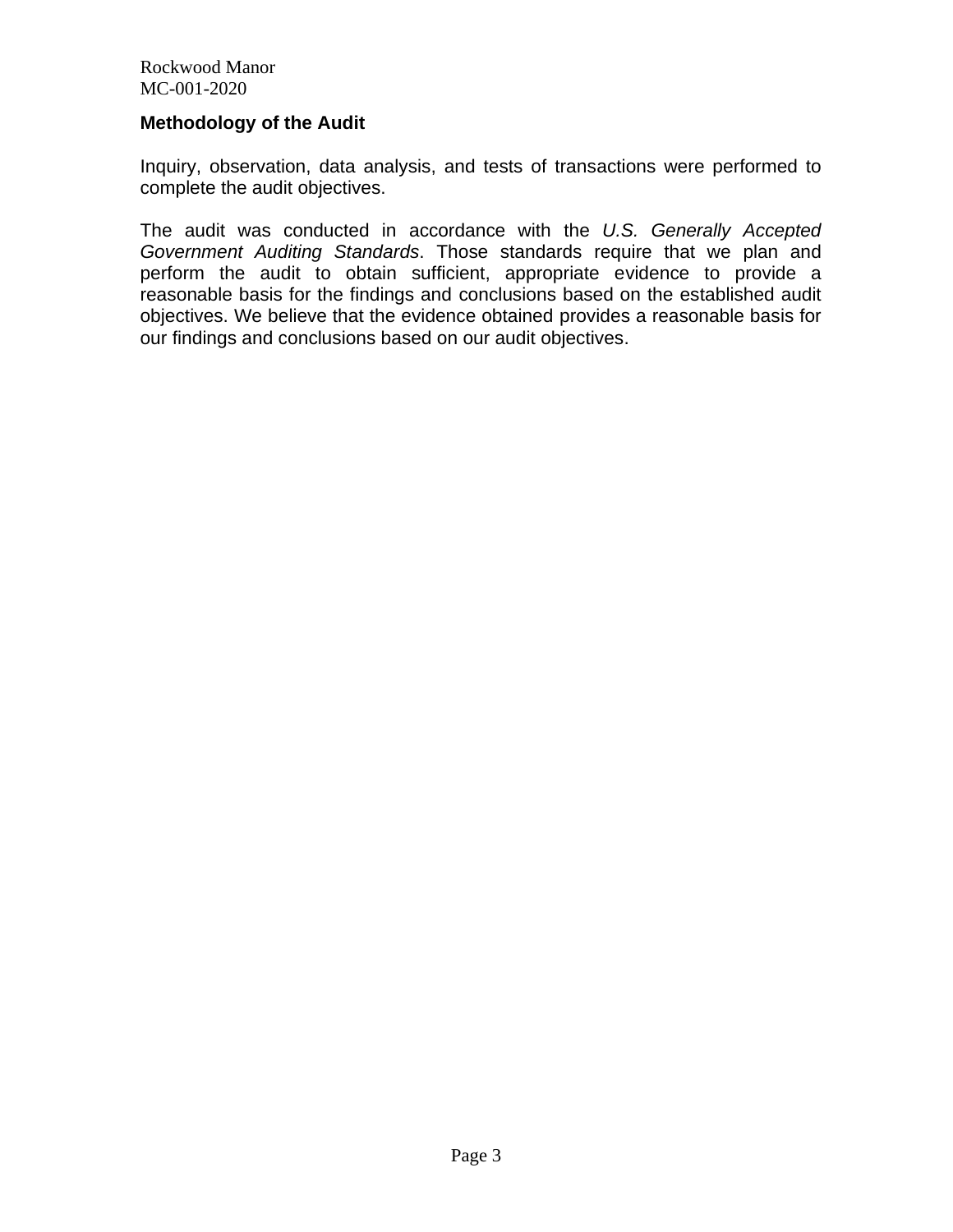## **C. Major Audit Concerns**

The results of our evaluation and testing procedures indicated no major audit concerns.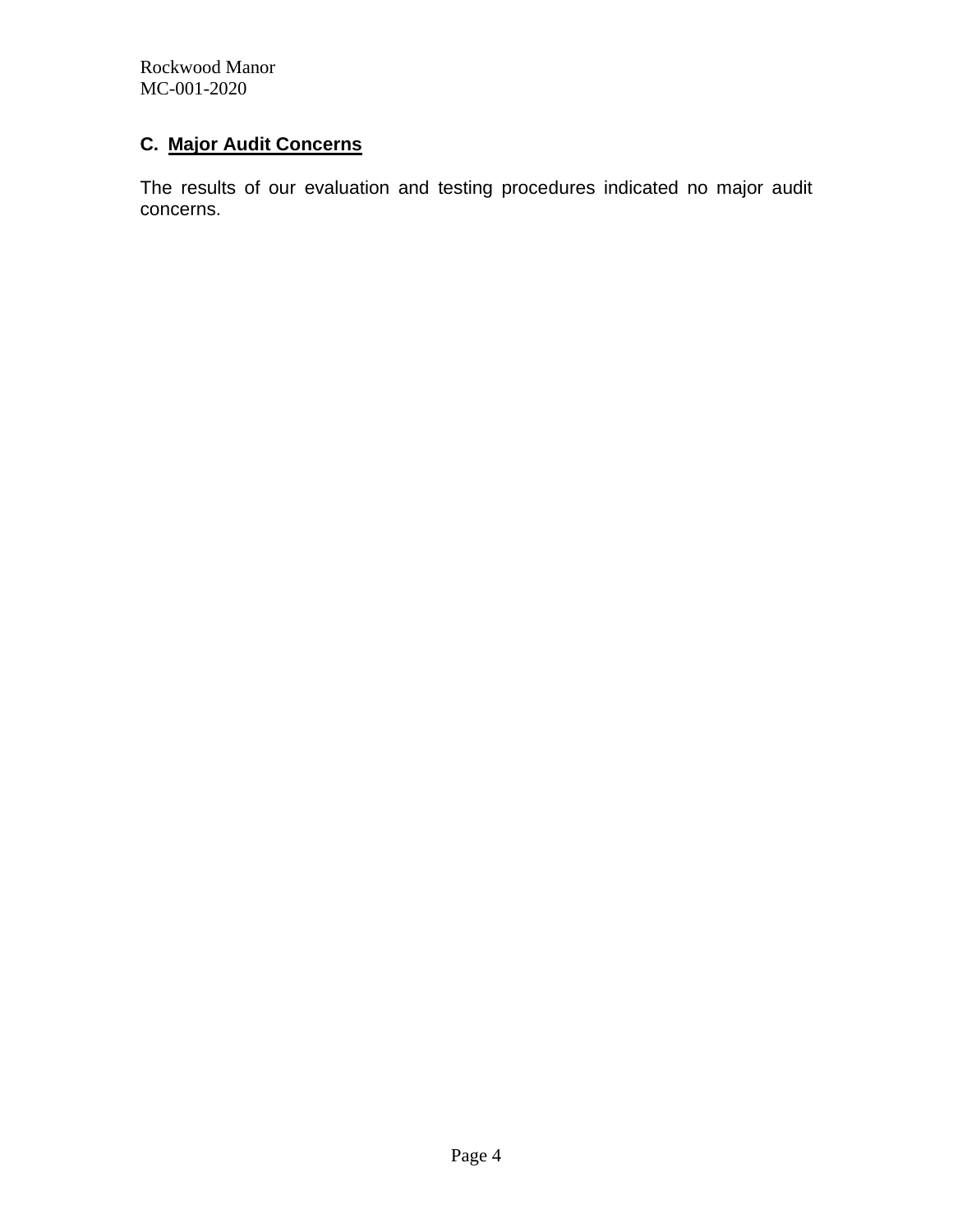#### **Overall Conclusions**

The results of our evaluation and testing procedures indicate no major weaknesses in the design or operation of internal controls for the administration of Rockwood Manor, Montgomery County Department of Parks. On an overall basis, we consider the controls to be satisfactory.

We believe all weaknesses identified and communicated are correctable and that management's responses to all recommendations satisfactorily address the concerns. It is the responsibility of management to weigh possible additional costs of implementing our recommendations in terms of benefits to be derived and the relative risks involved.

We wish to express our appreciation to Rockwood Manor management and staff for their cooperation and courtesies extended during the course of our review.

Wanda King

Wanda King, MBA Assistant Inspector General

Bence Mkenney

Renee M. Kenney, CPA, CIG, CIA, CISA Inspector General

April 27, 2020

#### **Conclusion Definitions**

| Satisfactory                            | No major weaknesses were identified in the design or operation of internal control                                                                                                                                                                                                                                                                                             |
|-----------------------------------------|--------------------------------------------------------------------------------------------------------------------------------------------------------------------------------------------------------------------------------------------------------------------------------------------------------------------------------------------------------------------------------|
|                                         | procedures.                                                                                                                                                                                                                                                                                                                                                                    |
| <b>Deficiency</b>                       | A deficiency in the design or operation of an internal control procedure(s) that could<br>adversely affect an operating unit's ability to safeguard assets, comply with laws<br>and regulations, and ensure transactions are properly executed and recorded on a<br>timely basis.                                                                                              |
| <b>Significant</b><br><b>Deficiency</b> | A deficiency in the design or operation of an internal control procedure(s) which<br>adversely affects an operating unit's ability to safeguard assets, comply with laws<br>and regulations, and ensure transactions are properly executed and reported. This<br>deficiency is less severe than a material weakness, yet important enough to merit<br>attention by management. |
| <b>Material</b><br>Weakness             | A deficiency in the design or operation of an internal control procedure(s) which may<br>result in a material misstatement of the Commission's financial statements or<br>material impact to the Commission.                                                                                                                                                                   |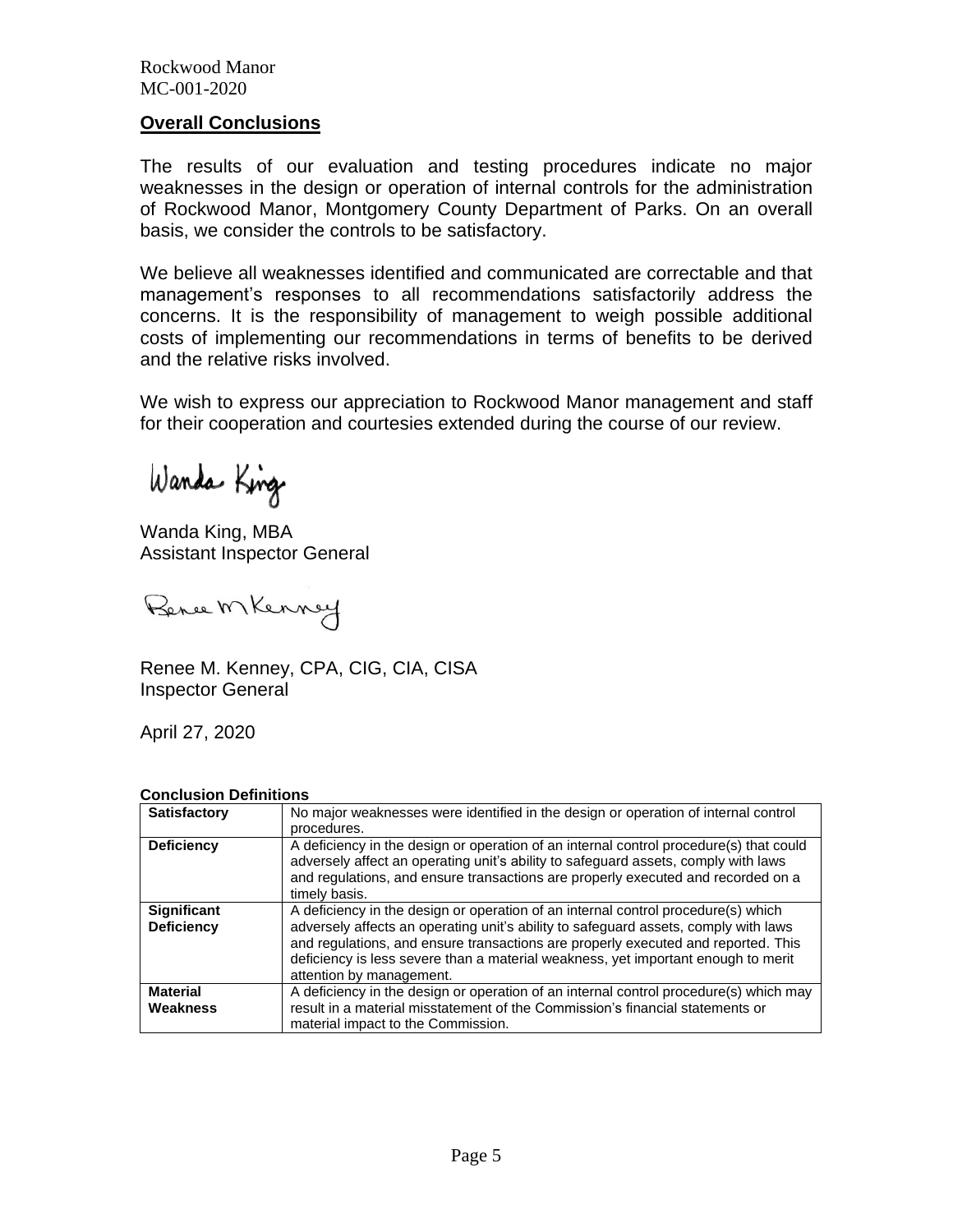### **II. DETAILED COMMENTARY AND RECOMMENDATIONS**

#### **1. Ensure Compliance with Permit Policies and Procedures**

**Issue**: The Office of the Inspector General (OIG) selected and tested a judgmental sample of 10 rental permits processed by Rockwood Manor. Testing disclosed the following exceptions:

- Four of 10 (40%) rental permits were not signed by the customer in compliance with management's policies and procedures.
- Six of 10 (60%) rental permits were not signed by the Facility Manager in compliance with management's policies and procedures.
- For one of 10 rental permits (10%), the customer was undercharged for a two-day business retreat attended on October 2, 2018 and October 3, 2018. Generally, customers are charged for 8 hours per day for business retreats. However, if customers request additional hours, they are required to pay an additional \$175 per hour over an 8 hour stay. The customer, who chose a 9.5 hour stay for both days, also rented both levels of the Manor House, which encompasses the veranda and patio levels. The customer was not charged for the additional 1.5 hours per day for each of the two levels. Therefore, the customer was undercharged by \$1050.00 (\$175 x 1.5 hours x 2 days x 2 levels).

**Criteria/Risk:** Operational best practices require compliance with established policies and procedures, including requirements to obtain customer and Facility Manager signatures and adherence to fee rates. Failure to do so may lead to monetary losses to the Commission and potential fraud, waste, and abuse.

**Recommendation**: The Regional Operations Manager should implement additional oversight and periodically review permit processing documentation to ensure compliance with established policies and procedures.

**Management Response:** We concur. We will comply with the recommendation.

- Procedures already in place: Reservations staff place all new and updated permits in a labeled folder for review and signature by the Facility Manager, weekly. At this time, the Facility Manager would ensure proper rates have been charged in the permits. The Facility Manager then submits a list of signed permits to the Regional Operations Manager.
- Line items will be added to the permit checklist/cover page to include "Signed by Client" and "Signed by Facility Manager."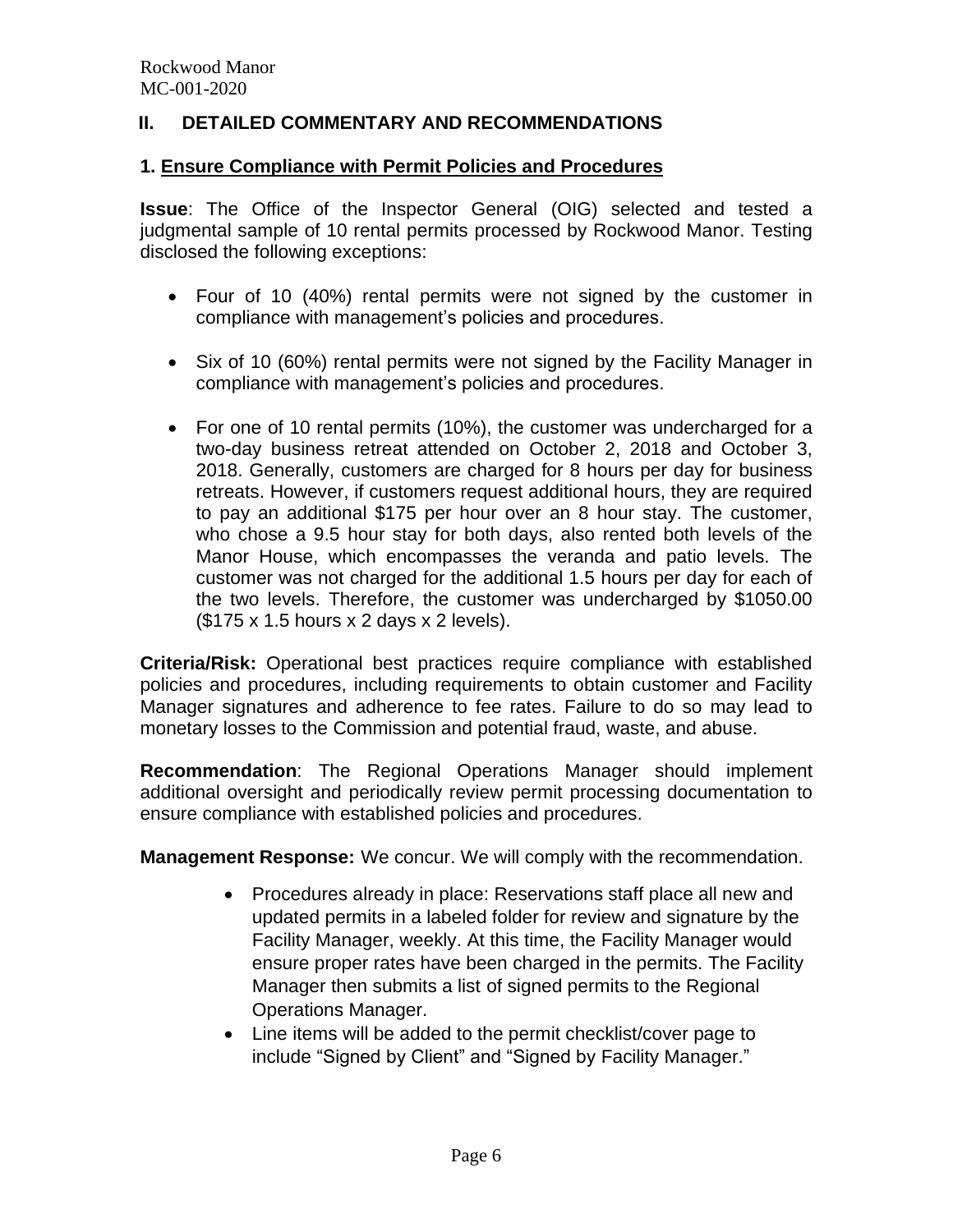- The Facility Manager will review the master permit binder bi-weekly to ensure all permits have been created using the correct rates and following the required procedures.
- The Regional Operations Manager will perform periodic spot checks of the master permit binder to further ensure all permits have been created using the correct rates and following the required procedures.

**Risk:** Medium

**Expected Completion Date:** June 2020

**Follow-Up Date:** August 2020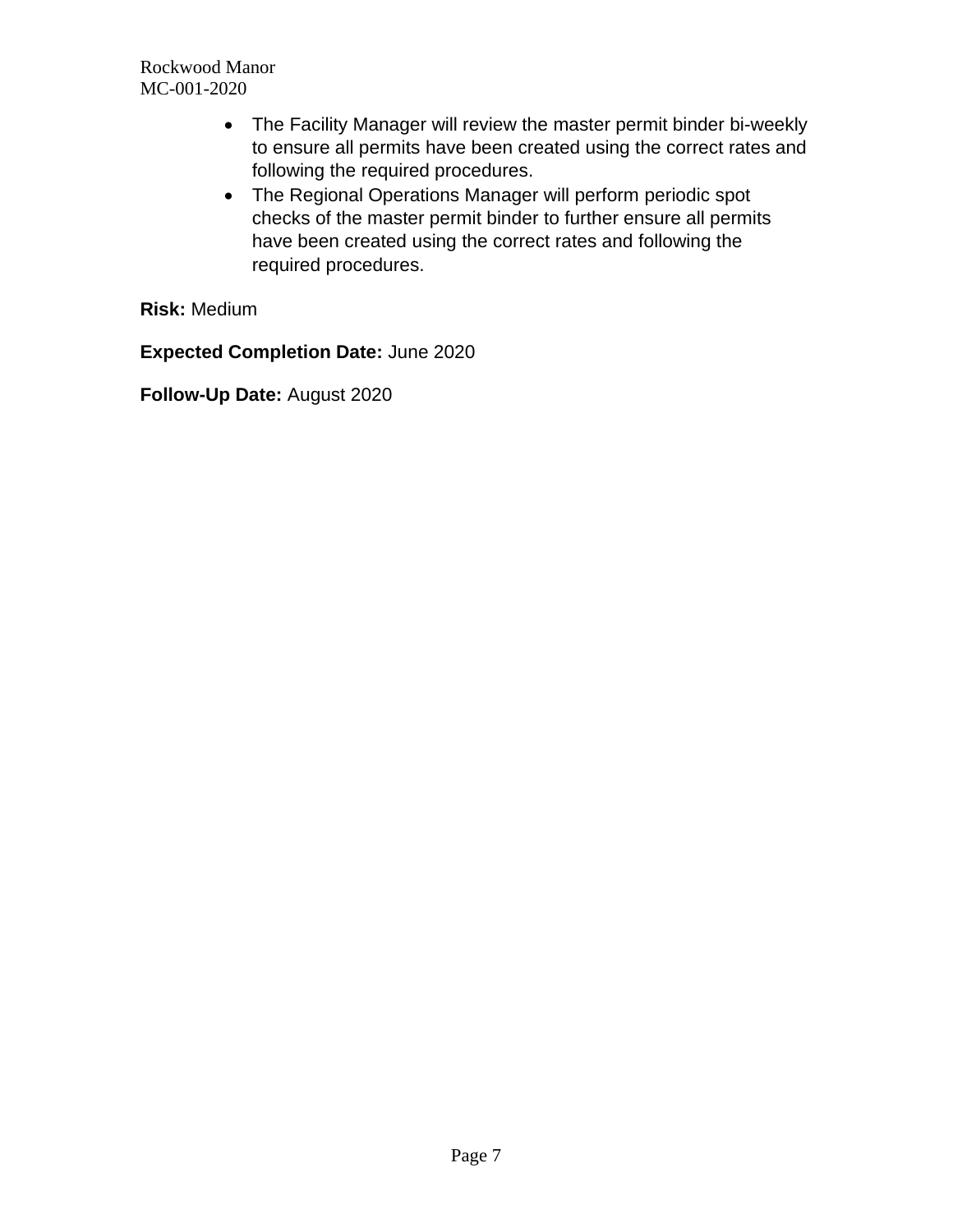## **2. Strengthen Procedures for Controlled Asset Inventory**

**Issue:** Audit testing disclosed the following discrepancies with the controlled assets inventory report:

- OIG judgmentally selected 30 of 86 (34.9%) samples from the controlled assets inventory report provided by the Facility Manager, to locate and verify the existence of assets at Rockwood Manor. OIG verified the existence of 26 of the 30 selected samples, without exception. However, OIG and the could not locate two (2) heavy duty vacuum cleaners and two (2) chairs listed on the inventory report. Note the two chairs belong to a set of 150.
- OIG inquired if any new controlled assets were acquired during the prior fiscal year. The **informed OIG** about the purchase of one John Deere tractor in September 2019 via a purchase order processed by administrative staff at the Enterprise Division headquarters. However, the new asset was not added to the controlled assets inventory report.
- According to the **Election Contract Contract Contract Contract Contract Contract Contract Contract Contract Contract Contract Contract Contract Contract Contract Contract Contract Contract Contract Contract Contract Cont** report had been disposed; however, the facility had no available documentation (e.g., completed Form 164 or maintenance records) on file to support the disposals.

**Criteria/Risk:** The Commission's Administrative Procedures No. 04-01*, Fixed Assets Procedure Manual*, refer to controlled assets as personal property items whose purchase price is less than the capitalization price of \$10,000 but due to their sensitive, portable, theft prone nature, they are important to control. The Administrative Procedures require the development and maintenance of an inventory system for controlled assets at the local departmental level.

Failure to appropriately identify, track and monitor controlled assets may lead to fraud, waste, and abuse (i.e., theft, personal use, loss, and unauthorized disposal of Commission assets).

**Recommendation:** Management (i.e., Regional Operations Manager and Facility Manager) should develop and implement procedures to ensure all controlled assets are identified, tracked, and monitored. Although there may be several ways to accomplish this goal, OIG suggests the following for newly acquired assets:

• External asset purchases made on behalf of the facility via purchase order should be communicated to the Facility Manager. The Facility Manager is responsible for updating the controlled assets inventory report to reflect new acquisitions, whether made by purchase order or purchase card. The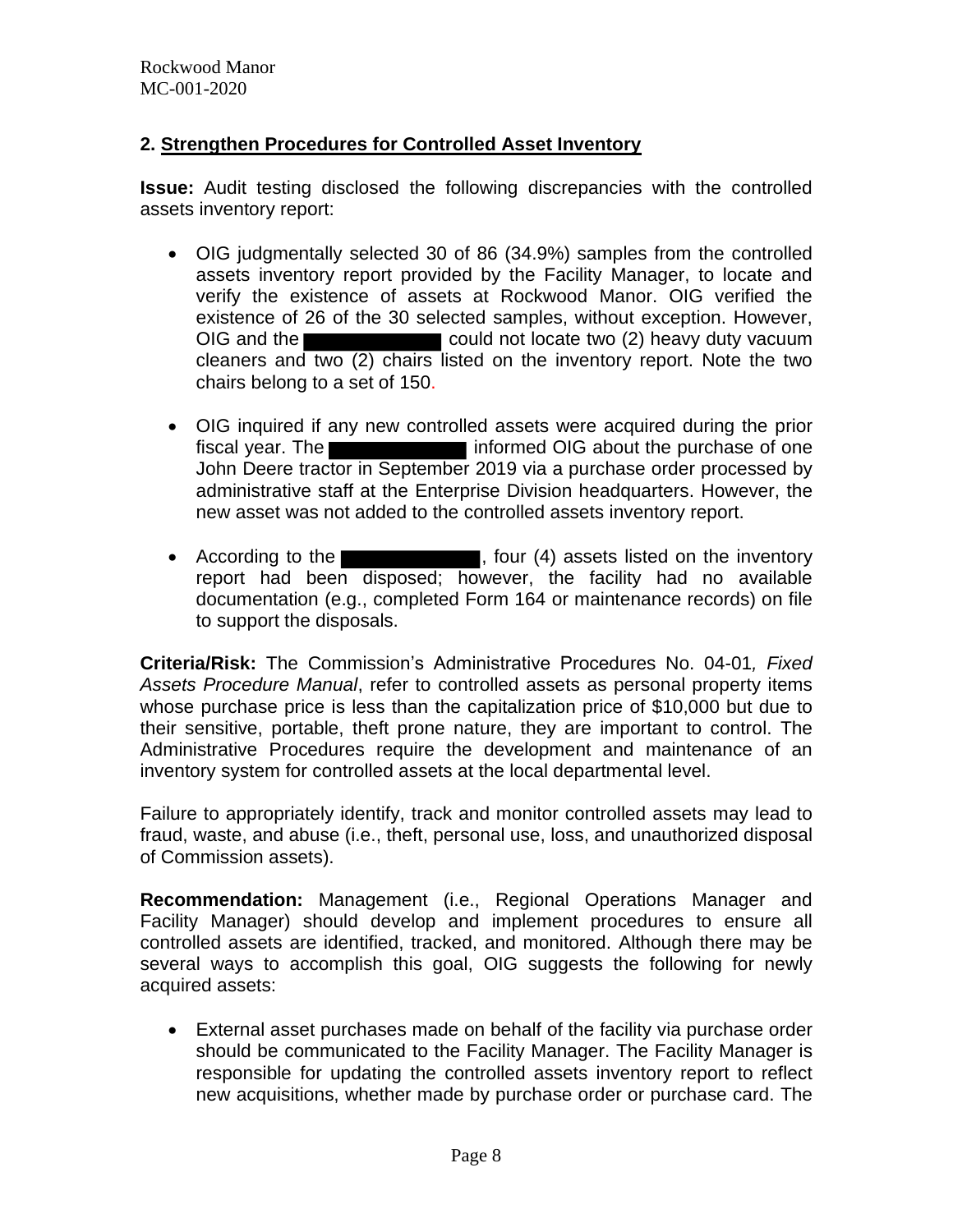> inventory report should also be updated to reflect all asset transfers into the facility, as well as donations from other facilities or departments.

Management (i.e., Regional Operations Manager and Facility Manager), should strengthen procedures for asset disposals:

- Procedures should include steps to ensure assets removed from service are appropriately authorized by management and adequate supporting documentation is kept on file. Although the Form 164 is not required for disposal of controlled assets, some facilities use the form to document asset disposal details and to support senior management's authorization signatures (e.g., Regional Operations Manager or Division Chief).
- Management should request assistance from maintenance for removal and disposal of facility assets. The facilities should request a copy of maintenance's work order and file it along with the asset disposal documentation.

**Management Response:** We concur. We will comply with all recommendations.

- Procedures already in place: External asset purchases are discussed with the Facility Manager during budget meetings held throughout the year.
- Procedures already in place: Event chairs are numbered and will be counted following each event. Missing or broken chairs will be identified by number for reporting and disposal purposes.
- Procedures already in place: Annual inventory will be conducted and reported following commission policies and procedures.
- Inventory will be counted quarterly for internal monitoring.
- Updated controlled assets reports to include new, transferred, or discarded items will be submitted to the Regional Operations Manager quarterly.
- Regional Operations Manager will conduct random inventory checks.
- The Facility Manager will report any assets needing to be removed from service to the Regional Operations Manager. Also, management will complete Form 164 prior to disposing of assets.
- Management will request the assistance of maintenance as needed for the removal and disposal of facility assets. Management will request a copy of maintenance's work order to file with asset disposal documentation.

**Risk:** Medium

# **Expected Completion Date:** June 2020

**Follow-Up Date:** August 2020